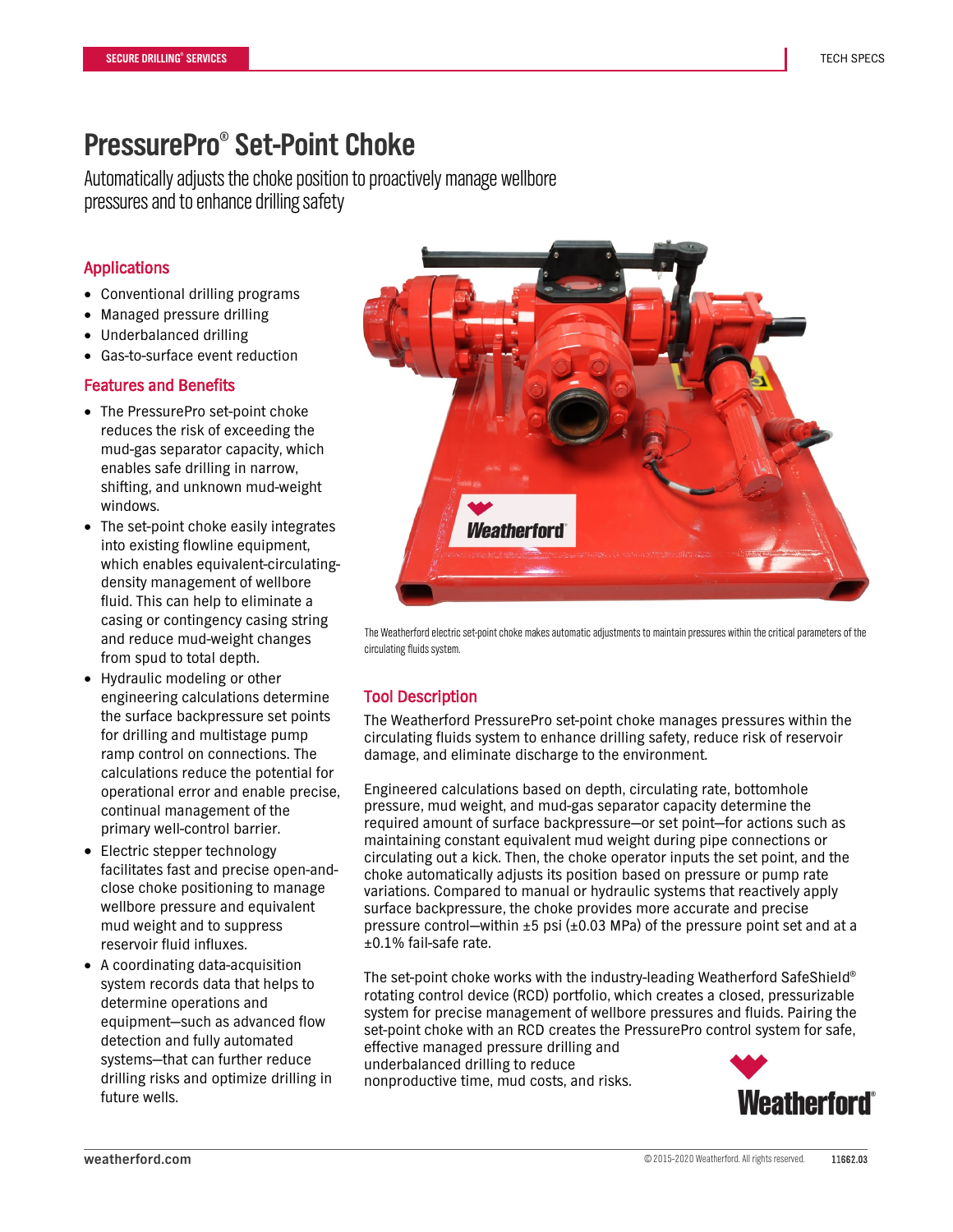# **PressurePro® Set-Point Choke**

### **Specifications**

#### Choke

| Inner-diameter trim             | $3$ in. (76.2 mm)             |
|---------------------------------|-------------------------------|
| Connections (5,000 API RTJ 6BX) | $4-1/16$ in. (103.19 mm)      |
| Operating temperature           | $-20$ to 250°F (-28 to 121°C) |
| Shipping weight (approximate)   | 1,028 lb (466 kg)             |
| Rated pressure                  | 5,000 psi (34 MPa)            |
| Model                           | Cortec model CXP3             |

#### Control Unit

| Operating temperature                 | $-4$ to $104^{\circ}$ F (-20 to 40 $^{\circ}$ C) |
|---------------------------------------|--------------------------------------------------|
| Power required                        | 20 to 110 Vac, 50 to 60 Hz                       |
| Cables between control unit and choke | $50$ ft (15 m)                                   |
| Shipping weight                       | 800 lb (362 kg)                                  |
| Full stroke time                      | 15 sec                                           |

### Hazardous Area Certification

| Actuator and choke                                    | Class 1. Division 1         |
|-------------------------------------------------------|-----------------------------|
| Control panel and local human machine interface (HMI) | Class 1, Division 2, Purge  |
| Drill floor HMI                                       | Class 1, Division 2, Zone 2 |